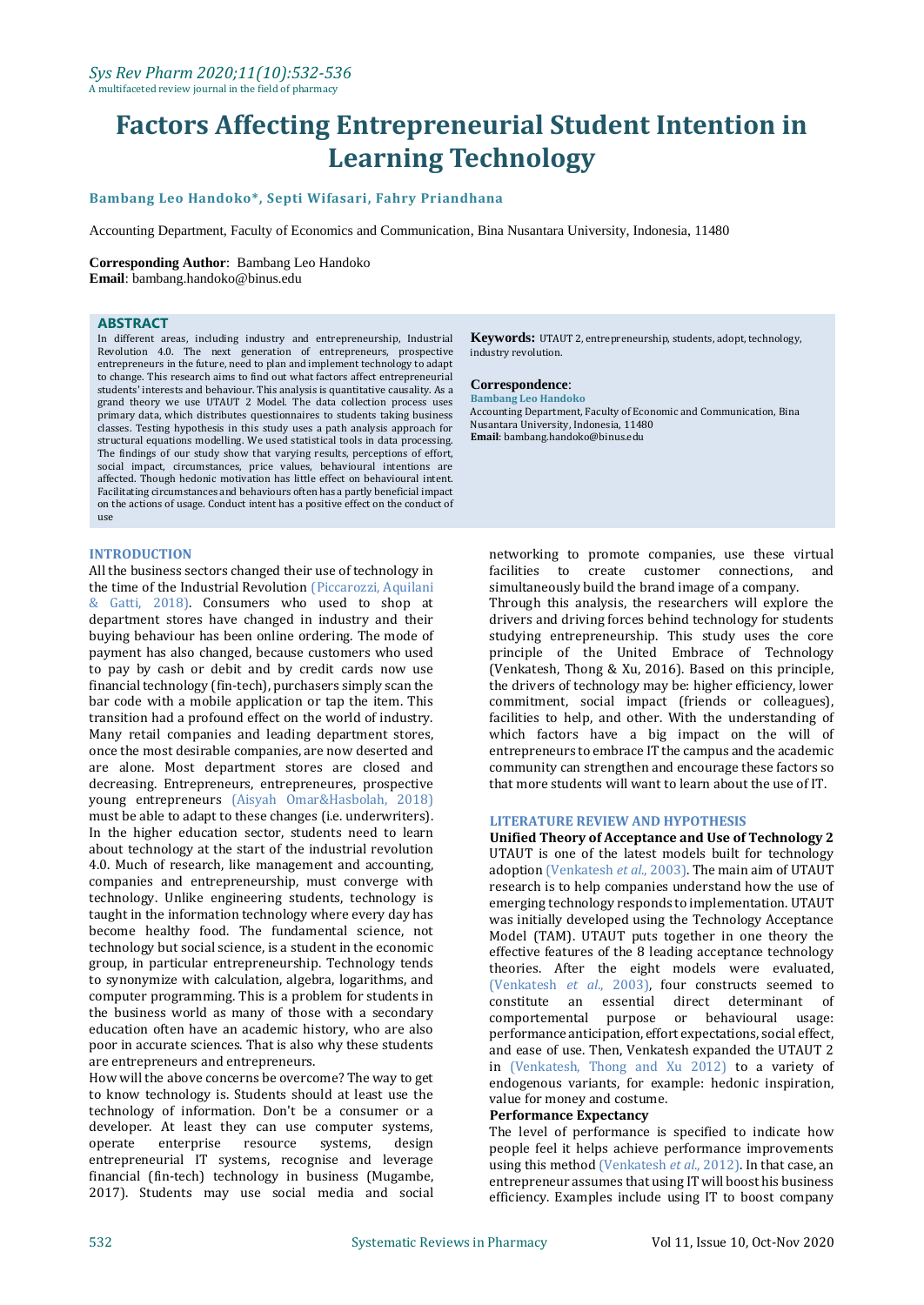revenue, draw vast amounts of customers and enhance marketing efficiency. The hypotheses that formed are based on this explanation:

H1: Success expectation has a positive effect on the intention to conduct

## **Effort Expectancy**

Expectation of effort is defined as the level of comfort associated with the use of the system. The ease of use of the device (Venkatesh *et al*., 2012). It can be viewed in the sense of entrepreneurship that entrepreneurial activities by using technology are easier to do business. Technology allows payment, does not accept cash, and risks loss, and no physical display is required and contact can be carried out anywhere and anytime. The hypotheses that formed are based on this explanation:

H2: Expectation Effort has a positive impact on the behavioural intent

### **Social Influence**

The degree to which a person feels that another important person must implement a new framework (Ayodele, Adetola, & Ifeanyichukwu, 2016). "The extent to which someone thinks another important person wants to use a new method" (Venkatesh *et al*., 2012). In this situation, business students want to learn and follow IT due to the influence of their peers. They use technology when they see their peers use it. The hypothesis that formed was based on the above explanation:

H3: Social impact has a positive effect on the intention to conduct

#### **Facilitating Condition**

Facilitating conditions UTAUT buildings are considered directly affecting the use of technology and are characterised as the degree to which an individual believes that the use of the system is facilitated by the use of the organisational and technological infrastructure.. This can be described as how much people believe that the system is supported by organisational and technical facilities (Venkatesh *et al*., 2012). When they receive help, entrepreneur students embrace technology. The hypothesis that was established is based on this premise: H4: Condition facilitation affects behavioural intention positively

H5: State of facilitation has a positive effect on actions of usage

#### **Hedonic Motivation**

In your everyday life, technology is becoming a lifestyle for someone to fulfil life's needs. Stuff like these also contribute to hedonism (Tak & Panwar, 2017). There are many factors underlying Hedonism itself, including the Hedonic reason. Hedonic motivations are items that can drive or facilitate someone to fulfil their needs for enjoyment or material pleasure (Masa'deh, Tarhini, Bany Mohammed & Maqableh, 2016) as their main purpose. The students of businessmen believe they can look cool using technology. The hypothesis that formed was based on this theory,

H6: The incentive of hedonism has a positive impact on conduct

#### **Price Value**

The value of the price discusses whether the technology's price is proportionate to the value received (Kaneberg & Zehra Jönköping, 2016). When the price they expend is equal to their value, student entrepreneurs will take information technology. The hypothesis that emerged based on this clarification is:

H7: Pricing has a positive effect on behavioural reasons

#### **Habit**

Someone implicitly adopts technology as it is important in their everyday lives. Student entrepreneurs are indirectly embracing technology because technology has become commonplace (Venkatesh *et al*. 2012). You use the smartphone application for food transactions in their everyday lives. You order online travel, and invest in digital banking or even save. The theory, based on the following premise:

H8: Treatment of actions has a beneficial impact

H9: Habit has a positive effect on the conduct of usage **Behavioral Intention**

1 Comportement Purpose is characterised as the consumers' desire to act in a certain way in order to own, disposing of goods or services and to use them (Tak & Panwars, 2017). In this way entrepreneurs can shape their will to find knowledge, inform other students of their experiences in IT use in business practises. The theory, based on the following premise:

H10: Good behavioural intention affects actions

## **RESEARCH METHODOLOGY**

## **Population and Sample**

The population in this study is students who took entrepreneurship classes at the university where the researcher worked. There are 2000 students currently taking entrepreneurship classes. The sampling method in this study uses the Taro Yamane formula in (Yamane, 1967). Sample calculation is as follows:

 $n = 2000$ 

 $1 + (2000)$ .  $(0.05)^2$ n = 333 samples

## **Data Collection Method**

Primary data is the form of data in this analysis. In this analysis, the data collection approach is to perform an investigation. The survey was performed through the distribution of questionnaires to study samples that included students who studied undertakings. In manual print, and electronically through e-form media, questionnaires were distributed and distributed through online communication media. The questionnaire has a Likert scale of 1 to 5, from strong disagreement to strong agreement.

#### **Data Analyze Method**

The statistical research is used in this analysis. The hypothesis was evaluated in statistical terms. The mathematical approach is structural equation analysis modelling. Previously, model feasibility tests were conducted in a prerequisite test. A validity and reliability evaluation was performed to test the findings (Sekaran and Bougie, 2016). Testing was carried out to assess the validation of the respondents' responses to the questionnaire and to test if the variables used were trustworthy.

#### **RESEARCH RESULT**

#### **Identity of Respondent**

Researchers issued 400 questionnaires to undertaking students. 340 responses have been returned from 400 questionnaires and completely filled out. Students from management, accounting, and business programmes were among those interviewed. It consists of students in their first to fourth year.

## **Model Feasibility Test**

The validity and reliability measures are used for the feasibility test model. Convergence experiments with Cronbach's Alpha were conducted. It is said that the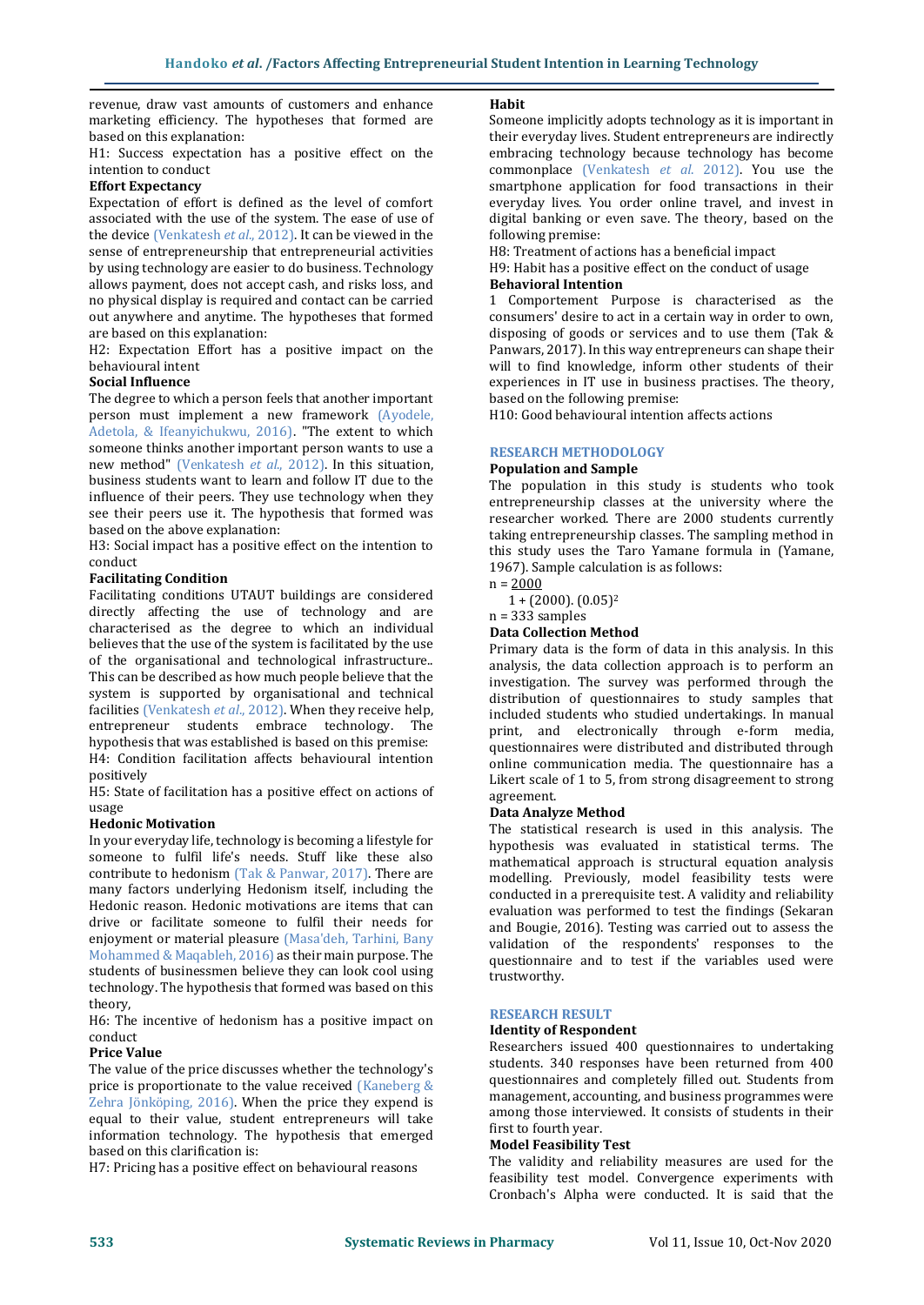variables are reliable if the Alpha value in Cronbach is above 0.7 [12]. In this analysis, all variables are accurate since the Alpha value of Cronbach is above 0.7. The relation between r count and r product moment tables is the validity measure. The value of tables is 0.110 for 340

specimens. The count R is obtained using statistical tools from the correlated item Total Correlational Table. The study shows that all r counts surpass the table value which means that all questions contained in the questionnaire are accurate.

|                  | <b>Table 1. Reliability Test</b> |                  |                     |
|------------------|----------------------------------|------------------|---------------------|
| <b>Variables</b> | Cronbach's<br>Alpha              | <b>Variables</b> | Cronbach's<br>Alpha |
| Use              | 0.878                            | Facilitating     | 0.908               |
| Intention        | 0.832                            | Hedonic          | 0.764               |
| Performance      | 0.791                            | Price Value      | 0.838               |
| Effort           | 0.961                            | Habit            | 0.924               |
| Social           | 0.892                            | Content          | 0.898               |

| <b>Variables</b> | <b>R</b> Count | <b>Variables</b> | <b>R</b> Count |
|------------------|----------------|------------------|----------------|
| PE <sub>1</sub>  | 0.351          | HM <sub>2</sub>  | 0.402          |
| PE <sub>2</sub>  | 0.389          | HM <sub>3</sub>  | 0.581          |
| PE <sub>3</sub>  | 0.405          | PV <sub>1</sub>  | 0.208          |
| $EE$ 1           | 0.287          | PV <sub>2</sub>  | 0.310          |
| EE <sub>2</sub>  | 0.305          | PV <sub>3</sub>  | 0.438          |
| $EE$ 3           | 0.410          | H <sub>1</sub>   | 0.392          |
| SI <sub>1</sub>  | 0.238          | H <sub>2</sub>   | 0.273          |
| SI <sub>2</sub>  | 0.371          | H <sub>3</sub>   | 0.398          |
| SI <sub>3</sub>  | 0.219          | BI <sub>1</sub>  | 0.291          |
| FC <sub>1</sub>  | 0.489          | BI <sub>2</sub>  | 0.362          |
| FC <sub>2</sub>  | 0.526          | BI <sub>3</sub>  | 0.296          |
| $FC_3$           | 0.399          | USE 1            | 0.316          |
| HM <sub>1</sub>  | 0.471          | USE 2            | 0.297          |

## **Table 2.** Validity Test

#### **Hypothesis Testing**

In this study, path analysis testing is carried out using ordinary least square. Hypothesis test Table 1 shows how variable performance expectancy, energy expectation, social effect, facilitating conditions, hedonic motivation,

price values and behavioural intention habits are affected. Hypothesis test Table 2 is used to explain the effects of variables that make use behavior, behaviour and conditions easer. Table 1

**Table 3.** Hypothesis Testing 1

| <b>Variables</b> | Coefficient $\beta$ | t        | P-Value |
|------------------|---------------------|----------|---------|
| Constant         | 0.536               | 0.924    | 0.278   |
| PE.              | 0.281               | 5.371    | 0.000   |
| EE.              | 0.273               | 2.972    | 0.001   |
| SI               | 1.258               | 3.632    | 0.000   |
| FC               | 2.053               | 2.875    | 0.002   |
| <b>HM</b>        | $-0.531$            | $-1.049$ | 0.198   |
| PV               | 2.53                | 5.752    | 0.000   |
| H                | 1.07                | 4.612    | 0.000   |

Any variable that is less than 0.05 and t >t table can be said to have effect. The variable performance expectations, effort expectations, social effects, conditions for easing, prices and behaviours can be observed in Table 3 as each

one had a p-value lowered than  $0.05$  and t counting  $> t$ (1.95). Tables 3 are also shown. Although the hedonic motive is not relevant in behavioural intent as p is 0.198 higher than 0.05 and t is -1.049 lower than t (1.95).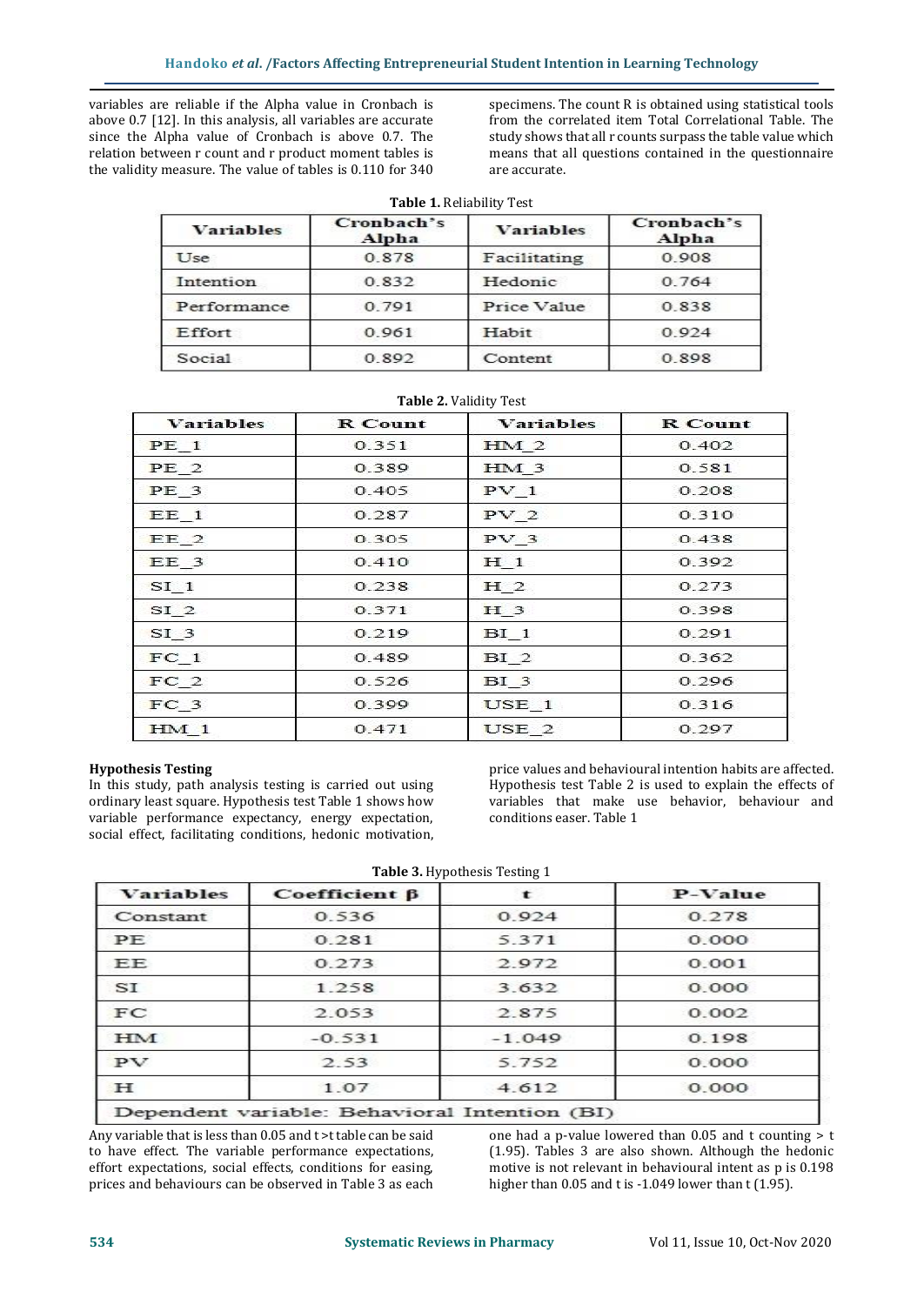| <b>Variables</b> | $Coefficient \beta$ |       | P-Value |
|------------------|---------------------|-------|---------|
| Constant         | 0.672               | 1.263 | 0.153   |
| FC               | 1.751               | 4.532 | 0.000   |
| H.               | 0.725               | 5.519 | 0.000   |
| ΒΙ               | 1.492               | 3.452 | 0.000   |

Based on table 4 it can be seen that the variable facilitating conditions, habits and behavioral intention have a positive effect on the variable use behavior. It can be seen that the three variables have a p-value below 0.05 (three 0.000)

and t count three, each of which is greater than t table (0.95). Based on the path coefficient values obtained in table 3 and table 4, the picture of the framework of this research is as follows:



**Figure 1.** Research Framework and Path Coefficient

## **CONCLUSION AND SUGGESTION**

### **Discussion**

Performance Expectancy (PE) has a positive effect upon Behavioral Intent (BI). The p-values of p are 0,000 lower than 0,05, and 5,371 t is higher than t table 1.95. This findings in conjunction with [13] and [14], hypothesis 1 will be acknowledged. The students from business companies are able to use IT because they believe that technology will improve business efficiency. Effort Expectability (EE) has positive effect on behavioural intent (BI), the p-value is less than 0.05 for 0.000 and the 2.972 for t is more than t table 1.95, and the 0.273 for pathway  $\beta$ is a positive influence. This finding is consistent with[15] [16] and hypothesis 1 is accepted. Students from entrepreneurs assume that the IT system would make business easier or lower. The positive effect of social influence (SI) on behavioural intent (BI), the p-value of 0,000 is below.05, and the t count of 3,632 is higher than t table 1.95 and the β-coefficient track of 1,258 is positive. Hypothesis 3 is accepted, the previous study[7] but vice versa[14] backed this results. The students of entrepreneurs were a millennial generation of social comportament, copying the behaviour of their social community. Positive impact on the behavioural intention

(BI) is given in facilitation by FC; 0.002 is below 0.05 and 2.875 is higher in path value (t table 1.95); path  $β$  is indicated as having a positive influence. This findings confirm previous studies by[17] and [18]. Hypothesis 4 is accepted and validated. Business students continue to use technology because they have the potential to learn information technology and are equipped with the new smartphones and computers or laptops. Favoring Condition (FC) also has an effect on Use Actions (USE; 0.000 p-value below 0.05; 4.532 t counts above Table 1.95, path  $β$  coefficient 1.751 suggests a positive effect. This finding is confirmed by previous studies [9] and [14]. The hypothesis 5 is accepted. Students from entrepreneurs use the technology because they have already made the IT easier. The effect of Hedonic Motivation (HM), the p-value of 0,198 below 0,05, and the t-counts of -1,049 belong to t table 1,95 is not affected by the Behavioral Intent, whereas the path β-coefficient of –0,531 indicates a negative influence. Hypothesis 6 shall be dismissed. Students of entrepreneurship were generally not hedonic. Your way of life is far from hedonic. This finding is confirmed by an earlier study [19].